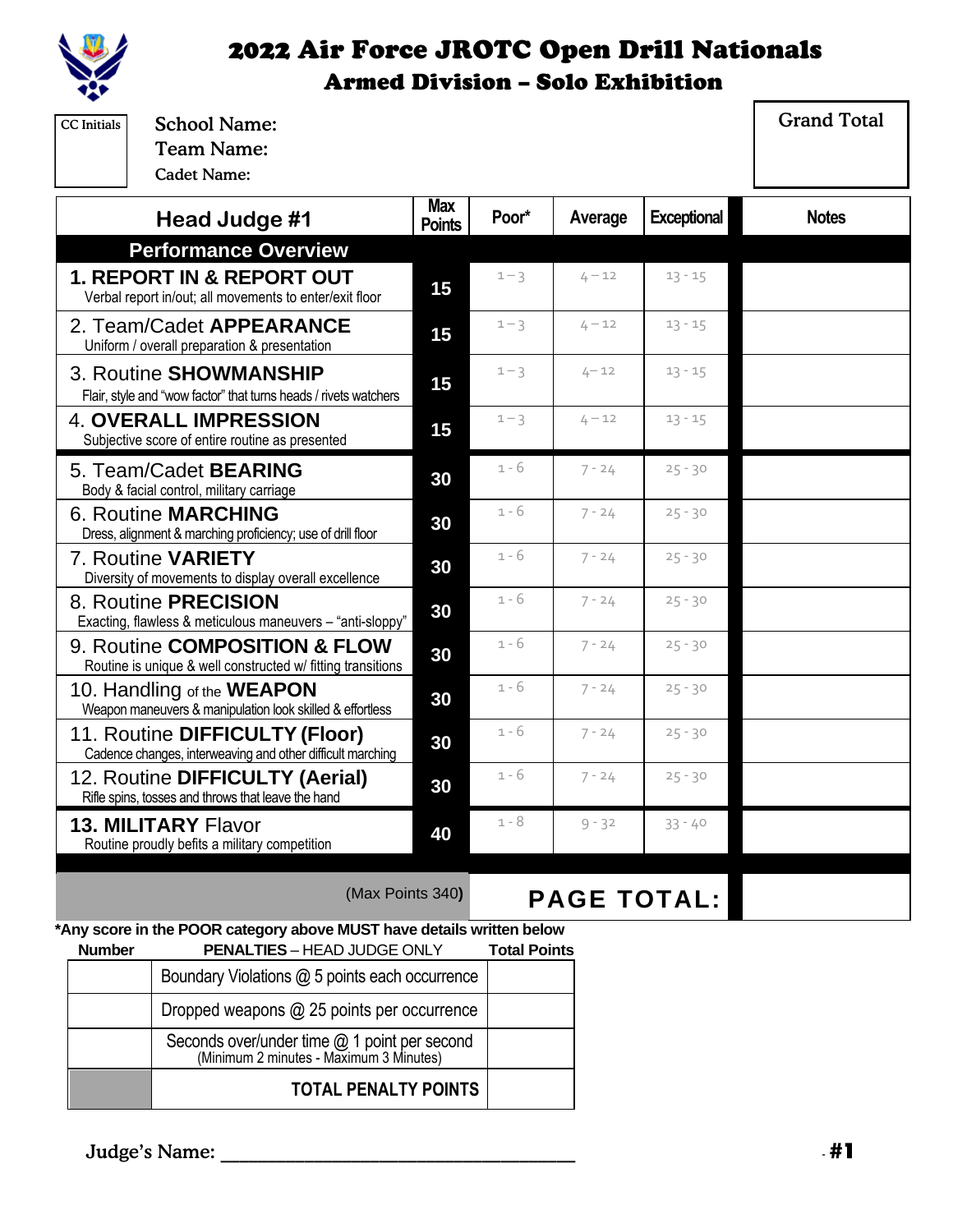

School Name:

#### Team Name:

Cadet Name:

| Judge #2                                                                                       | <b>Max</b><br><b>Points</b> | Poor*   | Average  | <b>Exceptional</b> | <b>Notes</b> |
|------------------------------------------------------------------------------------------------|-----------------------------|---------|----------|--------------------|--------------|
| <b>Performance Overview</b>                                                                    |                             |         |          |                    |              |
| 1. REPORT IN & REPORT OUT<br>Verbal report in/out; all movements to enter/exit floor           | 15                          | $1 - 3$ | $4 - 12$ | $13 - 15$          |              |
| 2. Team/Cadet APPEARANCE<br>Uniform / overall preparation & presentation                       | 15                          | $1 - 3$ | $4 - 12$ | $13 - 15$          |              |
| 3. Routine SHOWMANSHIP<br>Flair, style and "wow factor" that turns heads / rivets watchers     | 15                          | $1 - 3$ | $4 - 12$ | $13 - 15$          |              |
| <b>4. OVERALL IMPRESSION</b><br>Subjective score of entire routine as presented                | 15                          | $1 - 3$ | $4 - 12$ | $13 - 15$          |              |
| 5. Team/Cadet <b>BEARING</b><br>Body & facial control, military carriage                       | 30                          | 1 - 6   | $7 - 24$ | $25 - 30$          |              |
| <b>6. Routine MARCHING</b><br>Dress, alignment & marching proficiency; use of drill floor      | 30                          | $1 - 6$ | $7 - 24$ | $25 - 30$          |              |
| 7. Routine VARIETY<br>Diversity of movements to display overall excellence                     | 30                          | $1 - 6$ | $7 - 24$ | $25 - 30$          |              |
| 8. Routine PRECISION<br>Exacting, flawless & meticulous maneuvers - "anti-sloppy"              | 30                          | $1 - 6$ | $7 - 24$ | $25 - 30$          |              |
| 9. Routine COMPOSITION & FLOW<br>Routine is unique & well constructed w/ fitting transitions   | 30                          | $1 - 6$ | $7 - 24$ | $25 - 30$          |              |
| 10. Handling of the <b>WEAPON</b><br>Weapon maneuvers & manipulation look skilled & effortless | 30                          | 1 - 6   | $7 - 24$ | $25 - 30$          |              |
| 11. Routine DIFFICULTY (Floor)<br>Cadence changes, interweaving and other difficult marching   | 30                          | $1 - 6$ | $7 - 24$ | $25 - 30$          |              |
| 12. Routine DIFFICULTY (Aerial)<br>Rifle spins, tosses and throws that leave the hand          | 30                          | $1 - 6$ | $7 - 24$ | $25 - 30$          |              |
| <b>13. MILITARY Flavor</b><br>Routine proudly befits a military competition                    | 30                          | 1 - 6   | $7 - 24$ | $25 - 30$          |              |
| (Max Points 330)<br><b>PAGE TOTAL:</b>                                                         |                             |         |          |                    |              |
| *Any score in the POOR category above MUST have details written below                          |                             |         |          |                    |              |

Judge's Name: \_\_\_\_\_\_\_\_\_\_\_\_\_\_\_\_\_\_\_\_\_\_\_\_\_\_\_\_\_\_\_\_\_\_\_\_\_

Judge's Notes: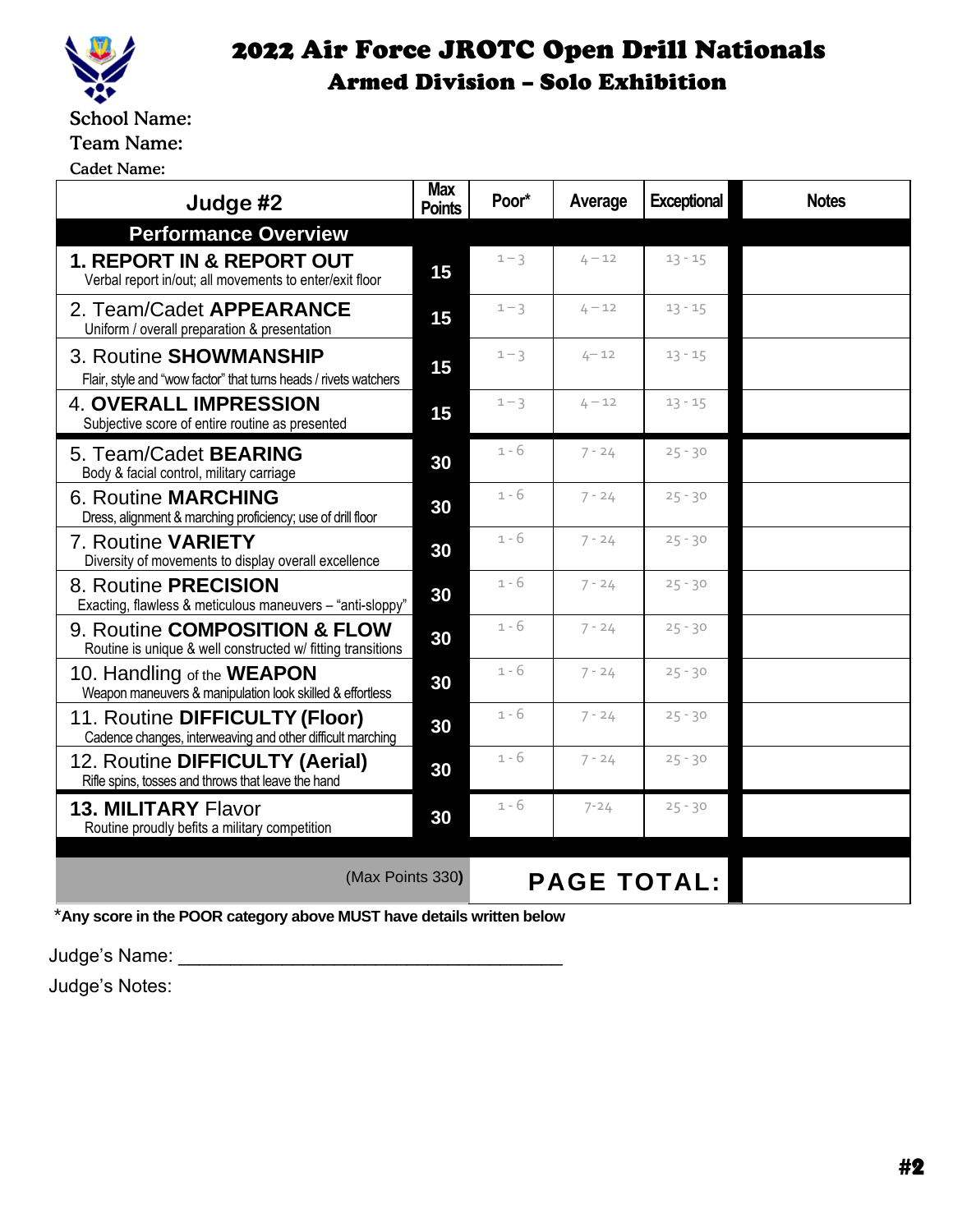

Cadet Name:

| Judge #3                                                                                        | <b>Max</b><br><b>Points</b> | Poor*              | Average  | <b>Exceptional</b> | <b>Notes</b> |  |
|-------------------------------------------------------------------------------------------------|-----------------------------|--------------------|----------|--------------------|--------------|--|
| <b>Performance Overview</b>                                                                     |                             |                    |          |                    |              |  |
| <b>1. REPORT IN &amp; REPORT OUT</b><br>Verbal report in/out; all movements to enter/exit floor | 15                          | $1 - 3$            | $4 - 12$ | $13 - 15$          |              |  |
| 2. Team/Cadet APPEARANCE<br>Uniform / overall preparation & presentation                        | 15                          | $1 - 3$            | $4 - 12$ | $13 - 15$          |              |  |
| 3. Routine SHOWMANSHIP<br>Flair, style and "wow factor" that turns heads / rivets watchers      | 15                          | $1 - 3$            | $4 - 12$ | $13 - 15$          |              |  |
| <b>4. OVERALL IMPRESSION</b><br>Subjective score of entire routine as presented                 | 15                          | $1 - 3$            | $4 - 12$ | $13 - 15$          |              |  |
| 5. Team/Cadet <b>BEARING</b><br>Body & facial control, military carriage                        | 30                          | 1 - 6              | $7 - 24$ | $25 - 30$          |              |  |
| <b>6. Routine MARCHING</b><br>Dress, alignment & marching proficiency; use of drill floor       | 30                          | $1 - 6$            | $7 - 24$ | $25 - 30$          |              |  |
| 7. Routine VARIETY<br>Diversity of movements to display overall excellence                      | 30                          | $1 - 6$            | $7 - 24$ | $25 - 30$          |              |  |
| 8. Routine PRECISION<br>Exacting, flawless & meticulous maneuvers - "anti-sloppy"               | 30                          | $1 - 6$            | $7 - 24$ | $25 - 30$          |              |  |
| 9. Routine COMPOSITION & FLOW<br>Routine is unique & well constructed w/ fitting transitions    | 30                          | $1 - 6$            | $7 - 24$ | $25 - 30$          |              |  |
| 10. Handling of the WEAPON<br>Weapon maneuvers & manipulation look skilled & effortless         | 30                          | $1 - 6$            | $7 - 24$ | $25 - 30$          |              |  |
| 11. Routine DIFFICULTY (Floor)<br>Cadence changes, interweaving and other difficult marching    | 30                          | $1 - 6$            | $7 - 24$ | $25 - 30$          |              |  |
| 12. Routine DIFFICULTY (Aerial)<br>Rifle spins, tosses and throws that leave the hand           | 30                          | $1 - 6$            | $7 - 24$ | $25 - 30$          |              |  |
| <b>13. MILITARY Flavor</b><br>Routine proudly befits a military competition                     | 30                          | $1 - 6$            | $7 - 24$ | $25 - 30$          |              |  |
| (Max Points 330)                                                                                |                             | <b>PAGE TOTAL:</b> |          |                    |              |  |
| *Any score in the POOR category above MUST have details written below                           |                             |                    |          |                    |              |  |

Judge's Name: \_\_\_\_\_\_\_\_\_\_\_\_\_\_\_\_\_\_\_\_\_\_\_\_\_\_\_\_\_\_\_\_\_\_\_\_\_

Judge's Notes: